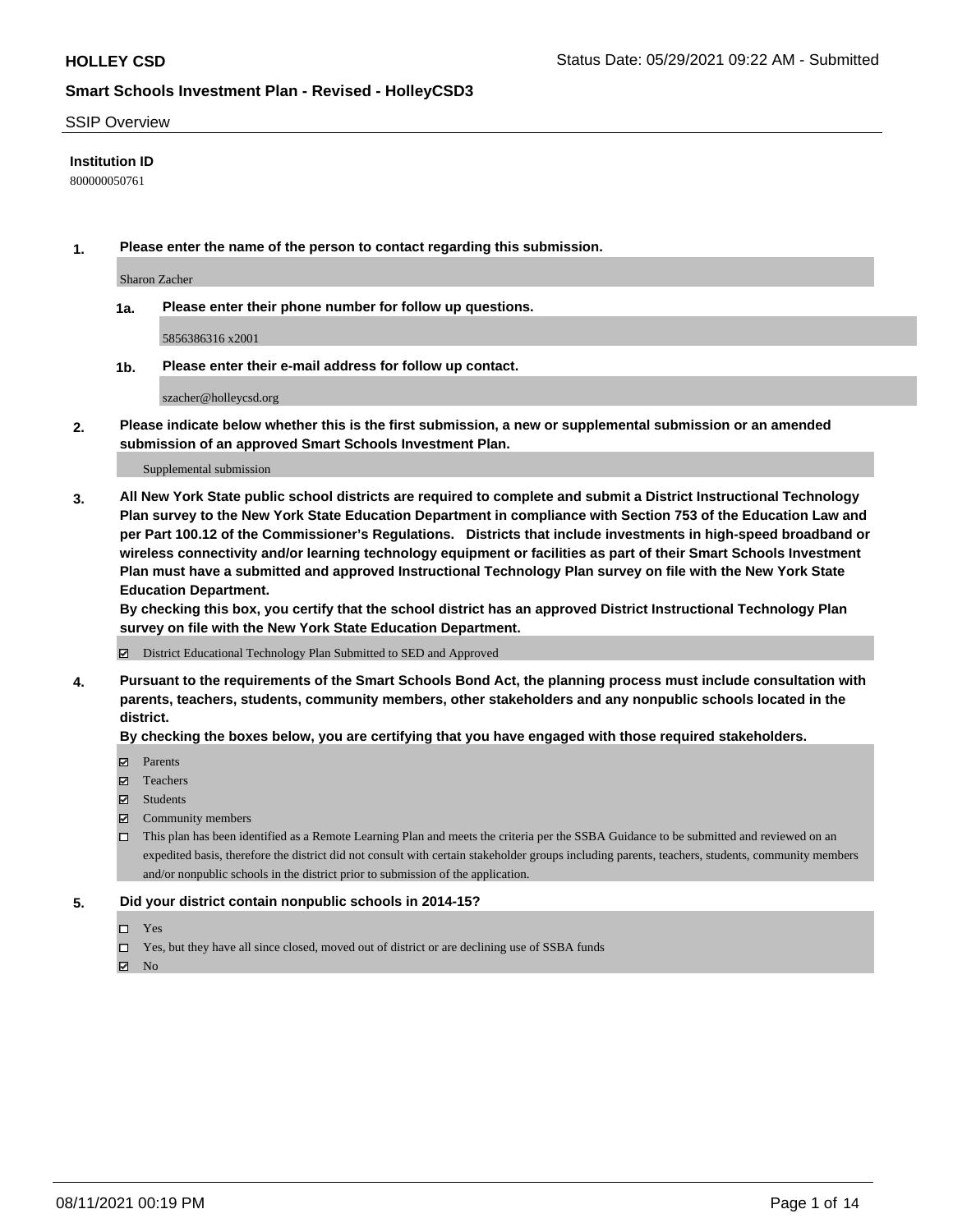### SSIP Overview

**6. Certify that the following required steps have taken place by checking the boxes below:**

- The district developed and the school board approved a preliminary Smart Schools Investment Plan.
- The preliminary plan was posted on the district website for at least 30 days. The district included an address to which any written comments on the plan should be sent.
- $\boxtimes$  The school board conducted a hearing that enabled stakeholders to respond to the preliminary plan. This hearing may have occured as part of a normal Board meeting, but adequate notice of the event must have been provided through local media and the district website for at least two weeks prior to the meeting.
- The district prepared a final plan for school board approval and such plan has been approved by the school board.
- $\boxtimes$  The final proposed plan that has been submitted has been posted on the district's website.
- This Plan has been identified as a Remote Learning Plan and meets the criteria per the SSBA Guidance to be submitted and reviewed on an expedited basis, therefore this plan has not met certain stakeholder engagement requirements including, consulting with nonpublic schools in advance of plan submission, having the school board conduct a hearing on the plan and/or posting the plan to the district website for a minimum of 30 days. This district will post the Remote Learning Plan to the district's website upon submission of the application.
- **6a. Please upload the proposed Smart Schools Investment Plan (SSIP) that was posted on the district's website, along with any supporting materials. Note that this should be different than your recently submitted Educational Technology Survey. The Final SSIP, as approved by the School Board, should also be posted on the website and remain there during the course of the projects contained therein.**

Smart Bond Investment Plan March 16 Public Hearing 2020.pdf

**6b. Enter the webpage address where the final Smart Schools Investment Plan is posted. The Plan should remain posted for the life of the included projects.**

http://www.holleycsd.org/TechnologyPlan.aspx

**7. Please enter an estimate of the total number of students and staff that will benefit from this Smart Schools Investment Plan based on the cumulative projects submitted to date.**

1,180

**8. An LEA/School District may partner with one or more other LEA/School Districts to form a consortium to pool Smart Schools Bond Act funds for a project that meets all other Smart School Bond Act requirements. Each school district participating in the consortium will need to file an approved Smart Schools Investment Plan for the project and submit a signed Memorandum of Understanding that sets forth the details of the consortium including the roles of each respective district.**

 $\Box$  The district plans to participate in a consortium to partner with other school district(s) to implement a Smart Schools project.

**9. Please enter the name and 6-digit SED Code for each LEA/School District participating in the Consortium.**

| <b>Partner LEA/District</b> | <b>ISED BEDS Code</b> |
|-----------------------------|-----------------------|
| (No Response)               | (No Response)         |

**10. Please upload a signed Memorandum of Understanding with all of the participating Consortium partners.**

(No Response)

**11. Your district's Smart Schools Bond Act Allocation is:**

\$1,311,463

**12. Final 2014-15 BEDS Enrollment to calculate Nonpublic Sharing Requirement**

|            | <b>Public Enrollment</b> | Nonpublic Enrollment | Total Enrollment | INonpublic Percentage |
|------------|--------------------------|----------------------|------------------|-----------------------|
| Enrollment | .047                     |                      | .047.00          | 0.00                  |

**13. This table compares each category budget total, as entered in that category's page, to the total expenditures listed in the category's expenditure table. Any discrepancies between the two must be resolved before submission.**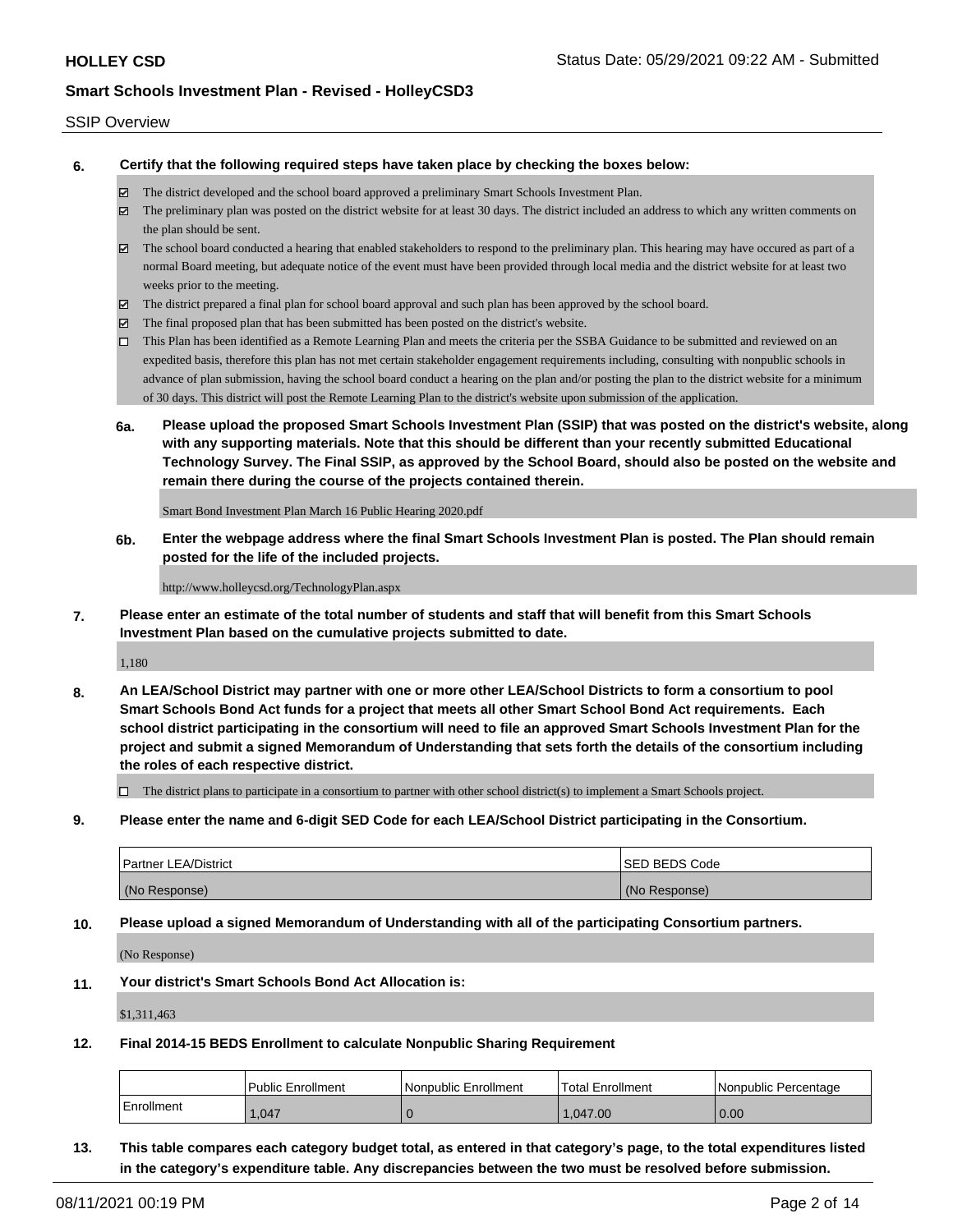# SSIP Overview

|                                                 | <b>Sub-Allocations</b> | <b>Expenditure Totals</b> | Difference |
|-------------------------------------------------|------------------------|---------------------------|------------|
| <b>School Connectivity</b>                      | 398,957.78             | 398,957.78                | 0.00       |
| <b>Connectivity Projects for</b><br>Communities | 0.00                   | 0.00                      | 0.00       |
| Classroom Technology                            | 0.00                   | 0.00                      | 0.00       |
| Pre-Kindergarten Classrooms                     | 0.00                   | 0.00                      | 0.00       |
| Replace Transportable<br>Classrooms             | 0.00                   | 0.00                      | 0.00       |
| <b>High-Tech Security Features</b>              | 0.00                   | 0.00                      | 0.00       |
| Nonpublic Loan                                  | 0.00                   | 0.00                      | 0.00       |
| Totals:                                         | 398,958                | 398,958                   | 0          |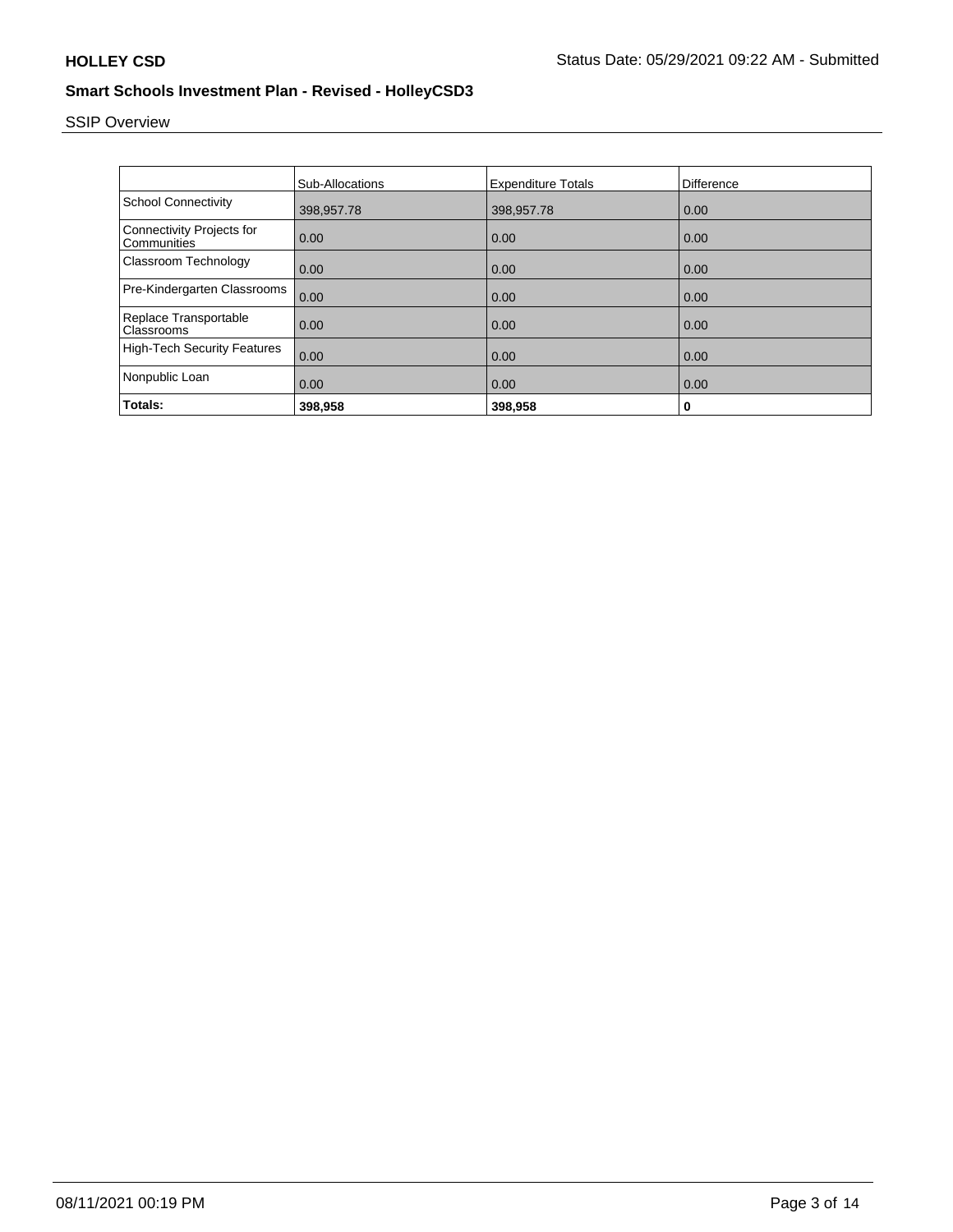School Connectivity

- **1. In order for students and faculty to receive the maximum benefit from the technology made available under the Smart Schools Bond Act, their school buildings must possess sufficient connectivity infrastructure to ensure that devices can be used during the school day. Smart Schools Investment Plans must demonstrate that:**
	- **• sufficient infrastructure that meets the Federal Communications Commission's 100 Mbps per 1,000 students standard currently exists in the buildings where new devices will be deployed, or**
	- **• is a planned use of a portion of Smart Schools Bond Act funds, or**
	- **• is under development through another funding source.**

**Smart Schools Bond Act funds used for technology infrastructure or classroom technology investments must increase the number of school buildings that meet or exceed the minimum speed standard of 100 Mbps per 1,000 students and staff within 12 months. This standard may be met on either a contracted 24/7 firm service or a "burstable" capability. If the standard is met under the burstable criteria, it must be:**

**1. Specifically codified in a service contract with a provider, and**

**2. Guaranteed to be available to all students and devices as needed, particularly during periods of high demand, such as computer-based testing (CBT) periods.**

**Please describe how your district already meets or is planning to meet this standard within 12 months of plan submission.**

The District currently meets the minimum speed standard of 100 Mbps per 1,000 students and staff.

**1a. If a district believes that it will be impossible to meet this standard within 12 months, it may apply for a waiver of this requirement, as described on the Smart Schools website. The waiver must be filed and approved by SED prior to submitting this survey.**

 $\Box$  By checking this box, you are certifying that the school district has an approved waiver of this requirement on file with the New York State Education Department.

**2. Connectivity Speed Calculator (Required). If the district currently meets the required speed, enter "Currently Met" in the last box: Expected Date When Required Speed Will be Met.**

|                  | l Number of     | Required Speed | Current Speed in   Expected Speed |                | Expected Date                      |
|------------------|-----------------|----------------|-----------------------------------|----------------|------------------------------------|
|                  | <b>Students</b> | lin Mbps       | <b>Mbps</b>                       | to be Attained | When Required                      |
|                  |                 |                |                                   |                | Within 12 Months Speed Will be Met |
| Calculated Speed | 980             | 98.00          | 1024                              | 1024           | Met                                |

### **3. Describe how you intend to use Smart Schools Bond Act funds for high-speed broadband and/or wireless connectivity projects in school buildings.**

The infrastructure upgrades in this submission will provide reliable access for all planned instructional devices PreK-12. Through this submission, HCSD will use funds to upgrade an aging infrastructure to provide improved reliability and redundancies. Included in this project are removal of all old cabling and Category 5 patch panels, and installation of new Category 6 cables throughout the Elementary and Middle/High School buildings. Five new Category 6 cables will be installed in each classroom, as well as new cabling in offices, libraries, auditorium, gymnasiums, and computer labs, with cabling for the future option of additional wireless access points.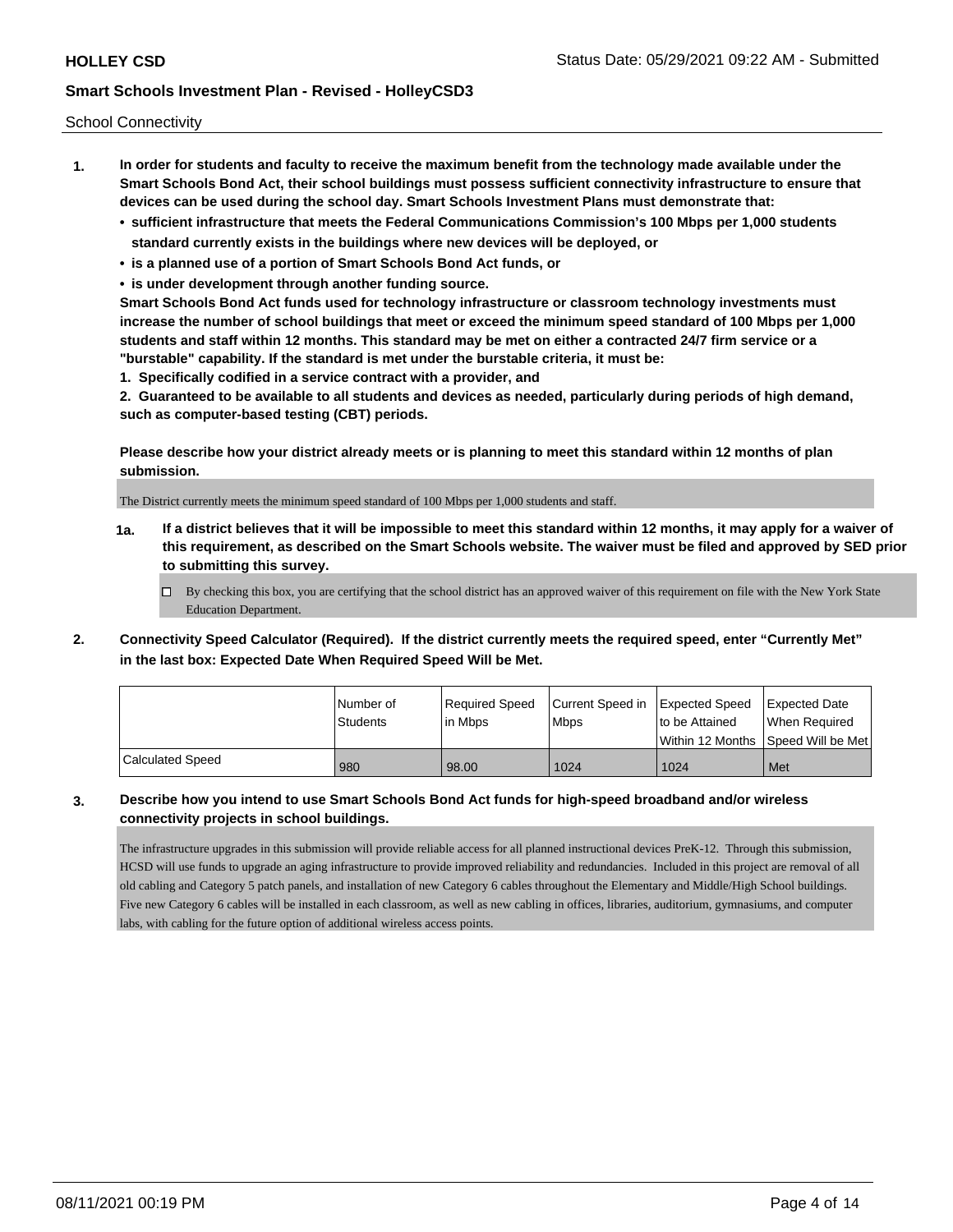### School Connectivity

**4. Describe the linkage between the district's District Instructional Technology Plan and how the proposed projects will improve teaching and learning. (There should be a link between your response to this question and your responses to Question 1 in Section IV - NYSED Initiatives Alignment: "Explain how the district use of instructional technology will serve as a part of a comprehensive and sustained effort to support rigorous academic standards attainment and performance improvement for students."** 

## **Your answer should also align with your answers to the questions in Section II - Strategic Technology Planning and the associated Action Steps in Section III - Action Plan.)**

The Holley Central School community is committed to the district's mission of working together to provide the opportunity and means of all students to acquire the skills, knowledge, and attitudes to become responsible and productive citizens in a diverse and changing society. This includes the three main goals of our Technology Plan:

• Incorporate technology as an instructional tool across all grade levels and content areas to provide students with enhanced opportunities to access and analyze information, develop higher-order thinking skills, solve problems, and prepare them for success in college and career. • Develop and deliver ongoing, differentiated professional learning opportunities at all levels that support the integration of technology into curriculum through collaboration and the use of best practices.

• Support all students and faculty with consistent and reliable access to appropriate devices, software, and connectivity, while designing and maintaining a flexible and effective infrastructure and network that are prepared to meet all current and planned technology needs. The District Instructional Technology Plan is developed and supervised by building-level and district-level Technology Committees, each of which meet monthly to ensure that technology is supporting the District's mission and Board priorities and vision. The groups also determine what technology solutions best meet the needs of students and staff, and determine areas of need for technological professional development. Through the planning of each Technology Committee, HCSD implemented a district-wide digital conversion. This included providing K-12 students and instructional staff with Windows laptops, as well as a rollout plan for existing Smart Boards to be replaced by interactive flat panels over the course of a 3 year replacement cycle. The infrastructure upgrades in this application will provide reliable access for all instructional devices, as well as support our future integration of the newly released NYSED Computer Science and Digital Fluency Learning Standards K-12.

## **5. If the district wishes to have students and staff access the Internet from wireless devices within the school building, or in close proximity to it, it must first ensure that it has a robust Wi-Fi network in place that has sufficient bandwidth to meet user demand.**

### **Please describe how you have quantified this demand and how you plan to meet this demand.**

The Holley CSD computer network currently supports all of the approximate 1200 network users. With the growing demand of wireless devices, HCSD has upgraded and expanded its current Internet Bandwidth to 1GB. The district currently has campus-wide wireless network coverage, including a guest network, and access points in every classroom and all indoor common spaces. With this application, in an effort to better support classroom instruction, the district will be upgrading the wired infrastructure to enhance the current bandwidth and any future growth.

**6. Smart Schools plans with any expenditures in the School Connectivity category require a project number from the Office of Facilities Planning. Districts must submit an SSBA LOI and receive project numbers prior to submitting the SSIP. As indicated on the LOI, some projects may be eligible for a streamlined review and will not require a building permit.**

**Please indicate on a separate row each project number given to you by the Office of Facilities Planning.**

| <b>Project Number</b> |
|-----------------------|
| 45-07-04-04-0-002-BA1 |
|                       |
| 45-07-04-04-0-008-BA1 |
| 45-07-04-04-0-002-012 |
| 45-07-04-04-0-008-009 |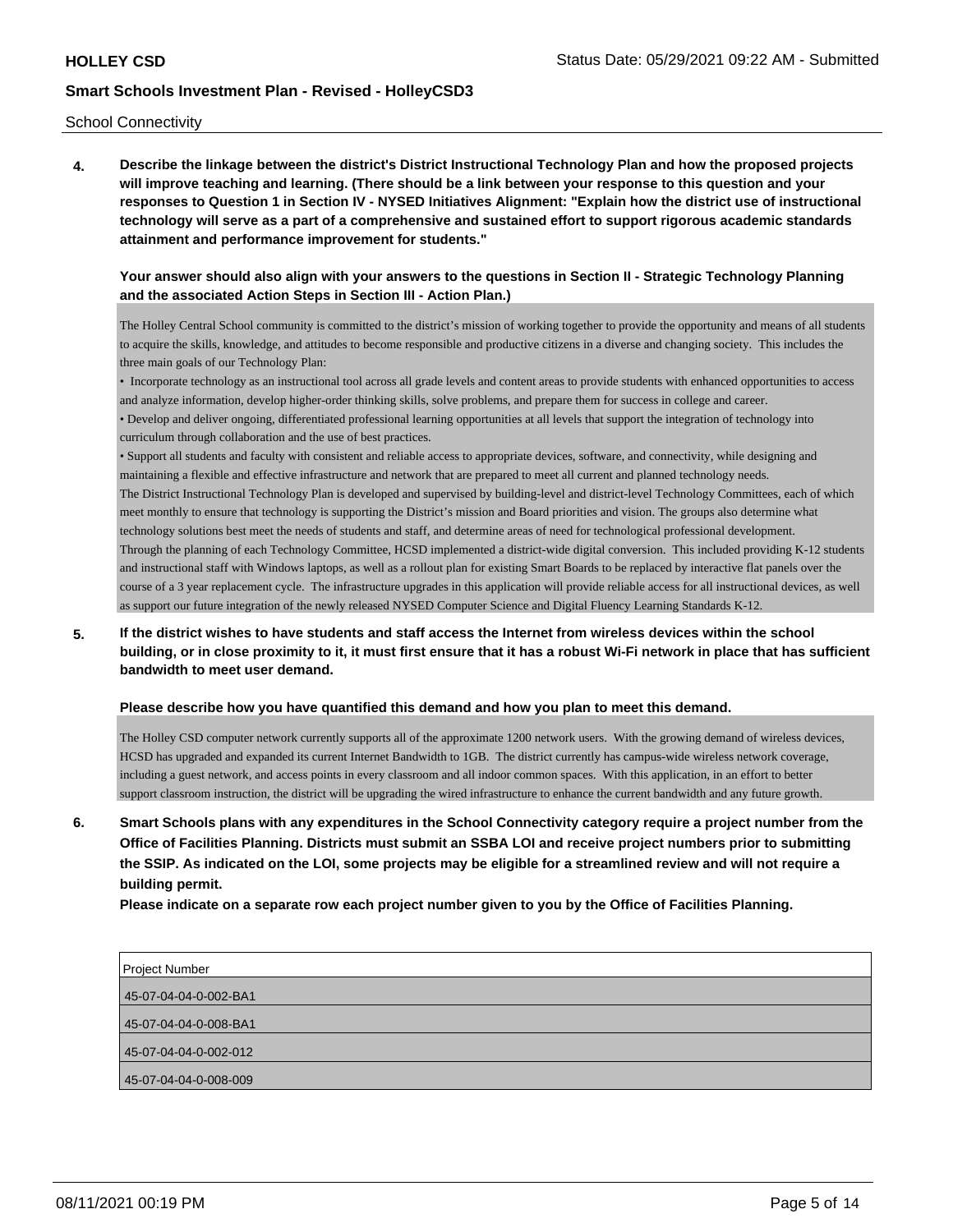## School Connectivity

**7. Certain high-tech security and connectivity infrastructure projects may be eligible for an expedited review process as determined by the Office of Facilities Planning.**

### **Was your project deemed eligible for streamlined review?**

Yes

**7a. Districts that choose the Streamlined Review Process will be required to certify that they have reviewed all installations with their licensed architect or engineer of record and provide that person's name and license number. The licensed professional must review the products and proposed method of installation prior to implementation and review the work during and after completion in order to affirm that the work was codecompliant, if requested.**

I certify that I have reviewed all installations with a licensed architect or engineer of record.

**8. Include the name and license number of the architect or engineer of record.**

| Name             | License Number |
|------------------|----------------|
| Michael J. Place | 41579          |

**9. Public Expenditures – Loanable (Counts toward the nonpublic loan calculation)**

| Select the allowable expenditure type.      | <b>PUBLIC</b> Items to be | Quantity         | Cost Per Item    | <b>Total Cost</b> |
|---------------------------------------------|---------------------------|------------------|------------------|-------------------|
| Repeat to add another item under each type. | l Purchased               |                  |                  |                   |
| (No Response)                               | (No Response)             | (No<br>Response) | (No<br>Response) | 0.00              |
|                                             |                           | -0               | 0.00             |                   |

**10. Public Expenditures – Non-Loanable (Does not count toward nonpublic loan calculation)**

| Select the allowable expenditure<br>type.<br>Repeat to add another item under<br>each type. | <b>PUBLIC</b> Items to be purchased  | Quantity | Cost per Item | <b>Total Cost</b> |
|---------------------------------------------------------------------------------------------|--------------------------------------|----------|---------------|-------------------|
| <b>Connections/Components</b>                                                               | Cat 6 plenum cable                   | 221,700  | 0.28          | 62.076.00         |
| <b>Connections/Components</b>                                                               | Hubbell Cat 6 48 port patch panel    | 20       | 333.00        | 6,660.00          |
| <b>Connections/Components</b>                                                               | Hubbell Cat 6 black insert           | 804      | 6.78          | 5,451.12          |
| <b>Connections/Components</b>                                                               | Hubbell 2 port faceplate             | 403      | 1.93          | 777.79            |
| <b>Connections/Components</b>                                                               | 4 in. J-hook                         | 790      | 6.44          | 5,087.60          |
| <b>Connections/Components</b>                                                               | 2 in. J-hook                         | 1,900    | 3.35          | 6,365.00          |
| <b>Connections/Components</b>                                                               | Firestop putty                       | 12       | 37.50         | 450.00            |
| <b>Connections/Components</b>                                                               | STI <sub>2</sub>                     | 95       | 41.00         | 3,895.00          |
| <b>Connections/Components</b>                                                               | STI <sub>4</sub>                     | 50       | 87.20         | 4,360.00          |
| <b>Connections/Components</b>                                                               | Panduit LD5 coupler                  | 325      | 1.51          | 490.75            |
| <b>Connections/Components</b>                                                               | Panduit LD5 ceiling fitting          | 325      | 1.67          | 542.75            |
| <b>Connections/Components</b>                                                               | Panduit LD5 raceway                  | 7,000    | 2.25          | 15,750.00         |
| <b>Connections/Components</b>                                                               | Panduit LD5 inside corner            | 325      | 1.33          | 432.25            |
| <b>Connections/Components</b>                                                               | 2 pc single gang standard outlet box | 325      | 4.61          | 1,498.25          |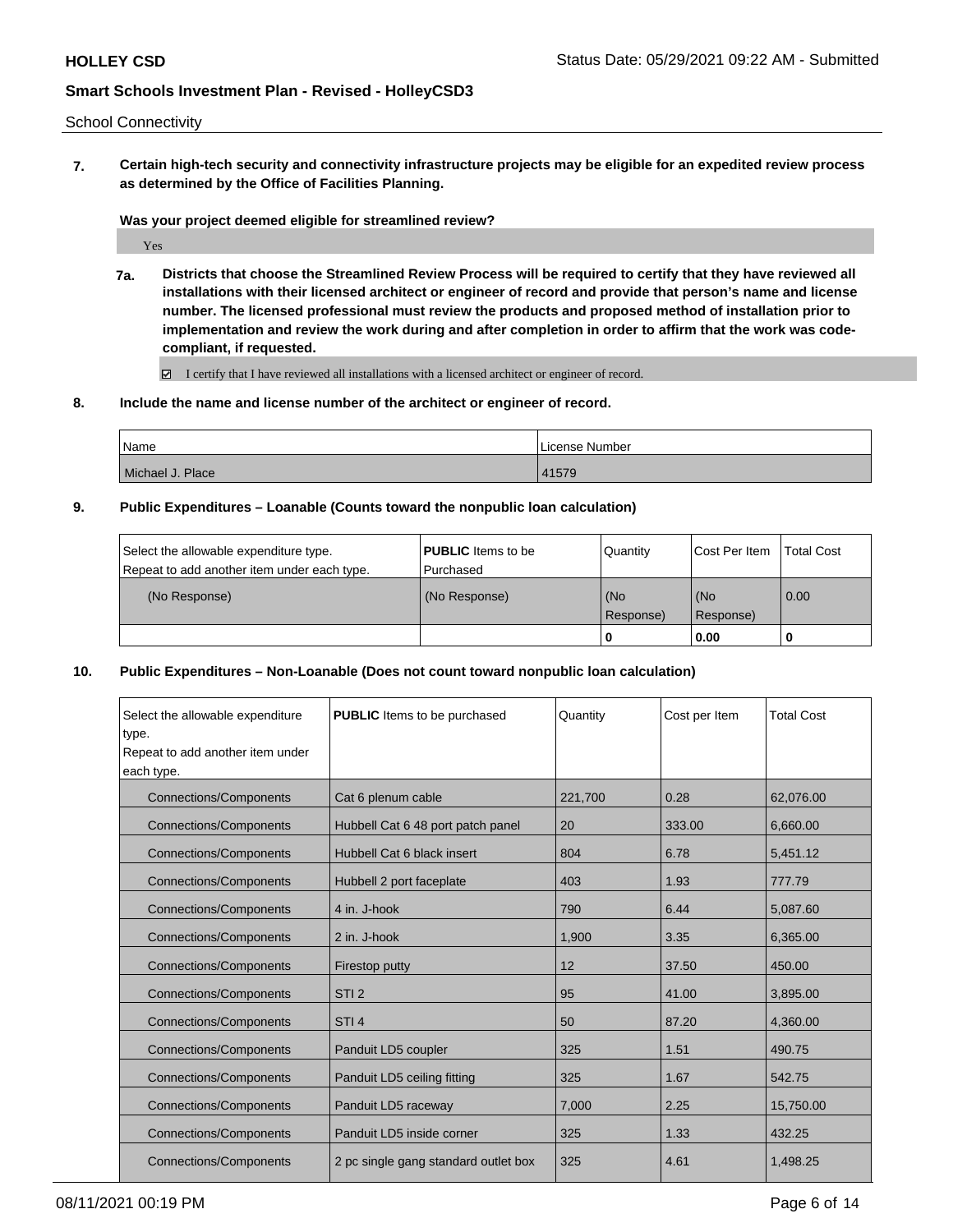## School Connectivity

| Select the allowable expenditure | <b>PUBLIC</b> Items to be purchased | Quantity | Cost per Item | <b>Total Cost</b> |
|----------------------------------|-------------------------------------|----------|---------------|-------------------|
| type.                            |                                     |          |               |                   |
| Repeat to add another item under |                                     |          |               |                   |
| each type.                       |                                     |          |               |                   |
| <b>Connections/Components</b>    | Panduit LD5 outside corner          | 325      | 1.33          | 432.25            |
| <b>Connections/Components</b>    | Panduit LD5 angle fitting           | 325      | 1.54          | 500.50            |
| <b>Connections/Components</b>    | Cat 6 patch cord 1'                 | 804      | 1.18          | 948.72            |
| <b>Connections/Components</b>    | Cat 6 patch cord 5'                 | 804      | 2.45          | 1,969.80          |
| <b>Connections/Components</b>    | Project installation (hours/rate)   | 2,557    | 110.00        | 281.270.00        |
|                                  |                                     | 238,889  | 645.35        | 398.958           |

## **11. Final 2014-15 BEDS Enrollment to calculate Nonpublic Sharing Requirement (no changes allowed.)**

|            | <b>Public Enrollment</b> | Nonpublic Enrollment | Total Enrollment | l Nonpublic Percentage |
|------------|--------------------------|----------------------|------------------|------------------------|
| Enrollment | .047                     |                      | 1.047.00         | 0.00                   |

## **12. Total Public Budget - Loanable (Counts toward the nonpublic loan calculation)**

|                                               | <b>Public Allocations</b> | <b>Estimated Nonpublic Loan</b><br>Amount | <b>Estimated Total Sub-Allocations</b> |
|-----------------------------------------------|---------------------------|-------------------------------------------|----------------------------------------|
| Network/Access Costs                          | (No Response)             | 0.00                                      | 0.00                                   |
| School Internal Connections and<br>Components | (No Response)             | 0.00                                      | 0.00                                   |
| <b>Other</b>                                  | (No Response)             | 0.00                                      | 0.00                                   |
| <b>Totals:</b>                                | 0.00                      | o                                         | 0                                      |

## **13. Total Public Budget – Non-Loanable (Does not count toward the nonpublic loan calculation)**

|                                                   | Sub-<br>Allocation |
|---------------------------------------------------|--------------------|
| Network/Access Costs                              | (No Response)      |
| Outside Plant Costs                               | (No Response)      |
| <b>School Internal Connections and Components</b> | 398,957.78         |
| <b>Professional Services</b>                      | (No Response)      |
| Testing                                           | (No Response)      |
| <b>Other Upfront Costs</b>                        | (No Response)      |
| <b>Other Costs</b>                                | (No Response)      |
| Totals:                                           | 398,957.78         |

## **14. School Connectivity Totals**

|                          | Total Sub-Allocations |
|--------------------------|-----------------------|
| Total Loanable Items     | 0.00                  |
| Total Non-Ioanable Items | 398,957.78            |
| Totals:                  | 398,958               |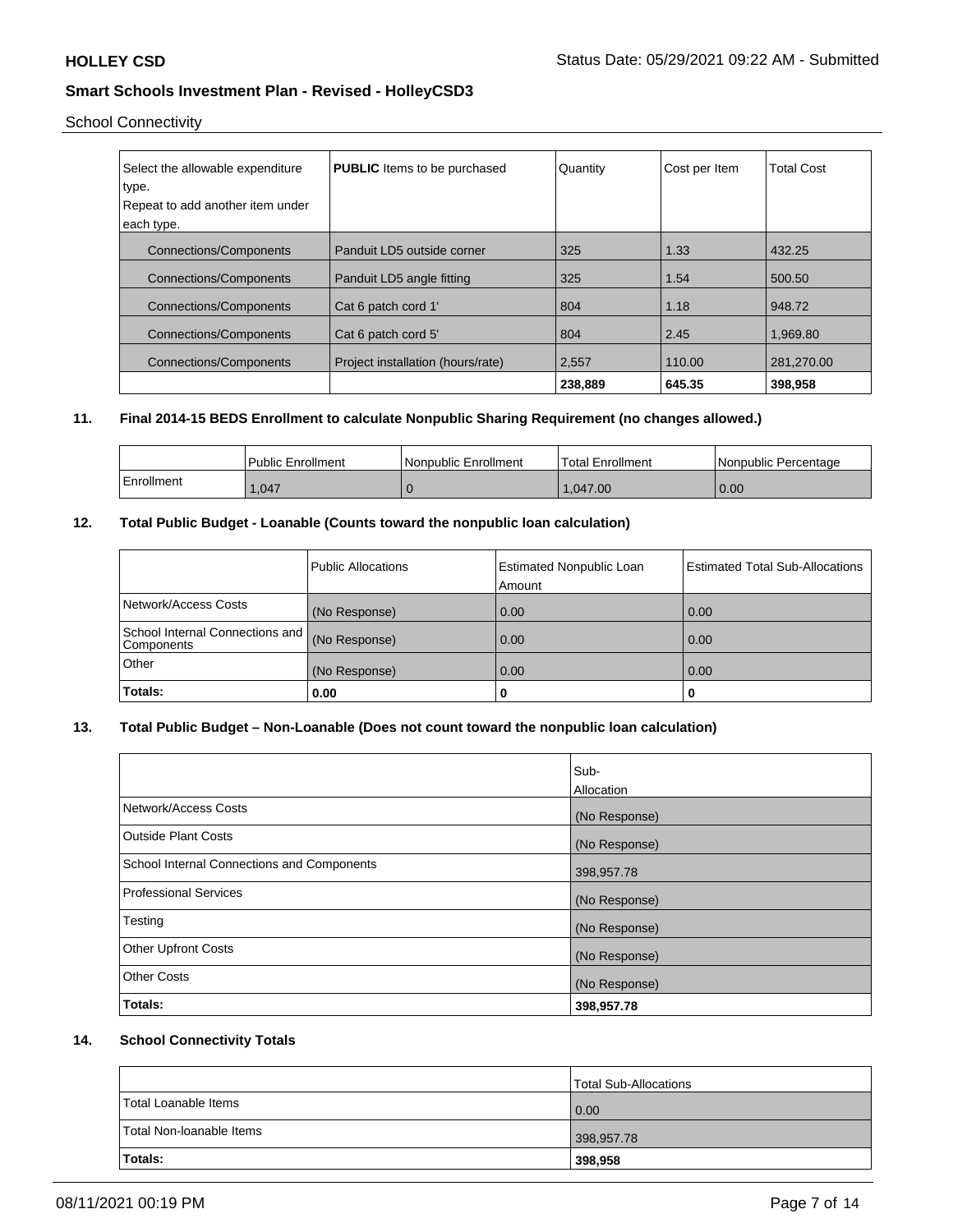Community Connectivity (Broadband and Wireless)

**1. Describe how you intend to use Smart Schools Bond Act funds for high-speed broadband and/or wireless connectivity projects in the community.**

(No Response)

**2. Please describe how the proposed project(s) will promote student achievement and increase student and/or staff access to the Internet in a manner that enhances student learning and/or instruction outside of the school day and/or school building.**

(No Response)

**3. Community connectivity projects must comply with all the necessary local building codes and regulations (building and related permits are not required prior to plan submission).**

 $\Box$  I certify that we will comply with all the necessary local building codes and regulations.

**4. Please describe the physical location of the proposed investment.**

(No Response)

**5. Please provide the initial list of partners participating in the Community Connectivity Broadband Project, along with their Federal Tax Identification (Employer Identification) number.**

| <b>Project Partners</b> | l Federal ID # |
|-------------------------|----------------|
| (No Response)           | (No Response)  |

**6. Please detail the type, quantity, per unit cost and total cost of the eligible items under each sub-category.**

| Select the allowable expenditure | Item to be purchased | Quantity      | Cost per Item | <b>Total Cost</b> |
|----------------------------------|----------------------|---------------|---------------|-------------------|
| type.                            |                      |               |               |                   |
| Repeat to add another item under |                      |               |               |                   |
| each type.                       |                      |               |               |                   |
| (No Response)                    | (No Response)        | (No Response) | (No Response) | 0.00              |
|                                  |                      | o             | 0.00          |                   |

**7. If you are submitting an allocation for Community Connectivity, complete this table.**

**Note that the calculated Total at the bottom of the table must equal the Total allocation for this category that you entered in the SSIP Overview overall budget.**

|                                    | Sub-Allocation |
|------------------------------------|----------------|
| Network/Access Costs               | (No Response)  |
| Outside Plant Costs                | (No Response)  |
| <b>Tower Costs</b>                 | (No Response)  |
| <b>Customer Premises Equipment</b> | (No Response)  |
| <b>Professional Services</b>       | (No Response)  |
| Testing                            | (No Response)  |
| <b>Other Upfront Costs</b>         | (No Response)  |
| <b>Other Costs</b>                 | (No Response)  |
| Totals:                            | 0.00           |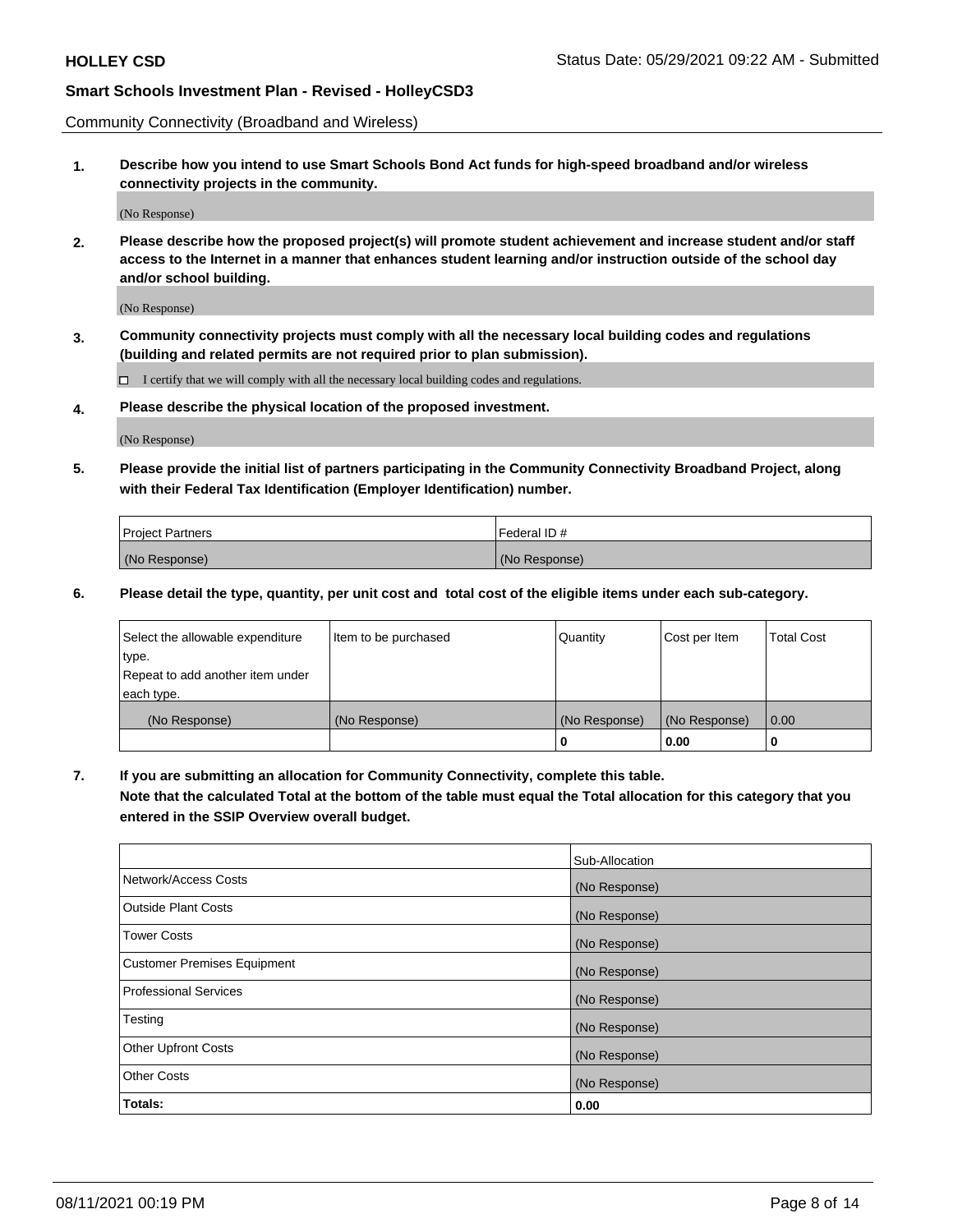### Classroom Learning Technology

**1. In order for students and faculty to receive the maximum benefit from the technology made available under the Smart Schools Bond Act, their school buildings must possess sufficient connectivity infrastructure to ensure that devices can be used during the school day. Smart Schools Investment Plans must demonstrate that sufficient infrastructure that meets the Federal Communications Commission's 100 Mbps per 1,000 students standard currently exists in the buildings where new devices will be deployed, or is a planned use of a portion of Smart Schools Bond Act funds, or is under development through another funding source. Smart Schools Bond Act funds used for technology infrastructure or classroom technology investments must increase the number of school buildings that meet or exceed the minimum speed standard of 100 Mbps per 1,000 students and staff within 12 months. This standard may be met on either a contracted 24/7 firm service or a**

- **"burstable" capability. If the standard is met under the burstable criteria, it must be:**
- **1. Specifically codified in a service contract with a provider, and**

**2. Guaranteed to be available to all students and devices as needed, particularly during periods of high demand, such as computer-based testing (CBT) periods.**

**Please describe how your district already meets or is planning to meet this standard within 12 months of plan submission.**

(No Response)

- **1a. If a district believes that it will be impossible to meet this standard within 12 months, it may apply for a waiver of this requirement, as described on the Smart Schools website. The waiver must be filed and approved by SED prior to submitting this survey.**
	- By checking this box, you are certifying that the school district has an approved waiver of this requirement on file with the New York State Education Department.
- **2. Connectivity Speed Calculator (Required). If the district currently meets the required speed, enter "Currently Met" in the last box: Expected Date When Required Speed Will be Met.**

|                  | l Number of     | Required Speed | Current Speed in | <b>Expected Speed</b> | <b>Expected Date</b>                |
|------------------|-----------------|----------------|------------------|-----------------------|-------------------------------------|
|                  | <b>Students</b> | l in Mbps      | l Mbps           | to be Attained        | When Required                       |
|                  |                 |                |                  |                       | Within 12 Months  Speed Will be Met |
| Calculated Speed | (No Response)   | 0.00           | (No Response)    | l (No Response)       | (No Response)                       |

**3. If the district wishes to have students and staff access the Internet from wireless devices within the school building, or in close proximity to it, it must first ensure that it has a robust Wi-Fi network in place that has sufficient bandwidth to meet user demand.**

**Please describe how you have quantified this demand and how you plan to meet this demand.**

(No Response)

**4. All New York State public school districts are required to complete and submit an Instructional Technology Plan survey to the New York State Education Department in compliance with Section 753 of the Education Law and per Part 100.12 of the Commissioner's Regulations.**

**Districts that include educational technology purchases as part of their Smart Schools Investment Plan must have a submitted and approved Instructional Technology Plan survey on file with the New York State Education Department.**

- By checking this box, you are certifying that the school district has an approved Instructional Technology Plan survey on file with the New York State Education Department.
- **5. Describe the devices you intend to purchase and their compatibility with existing or planned platforms or systems. Specifically address the adequacy of each facility's electrical, HVAC and other infrastructure necessary to install and support the operation of the planned technology.**

(No Response)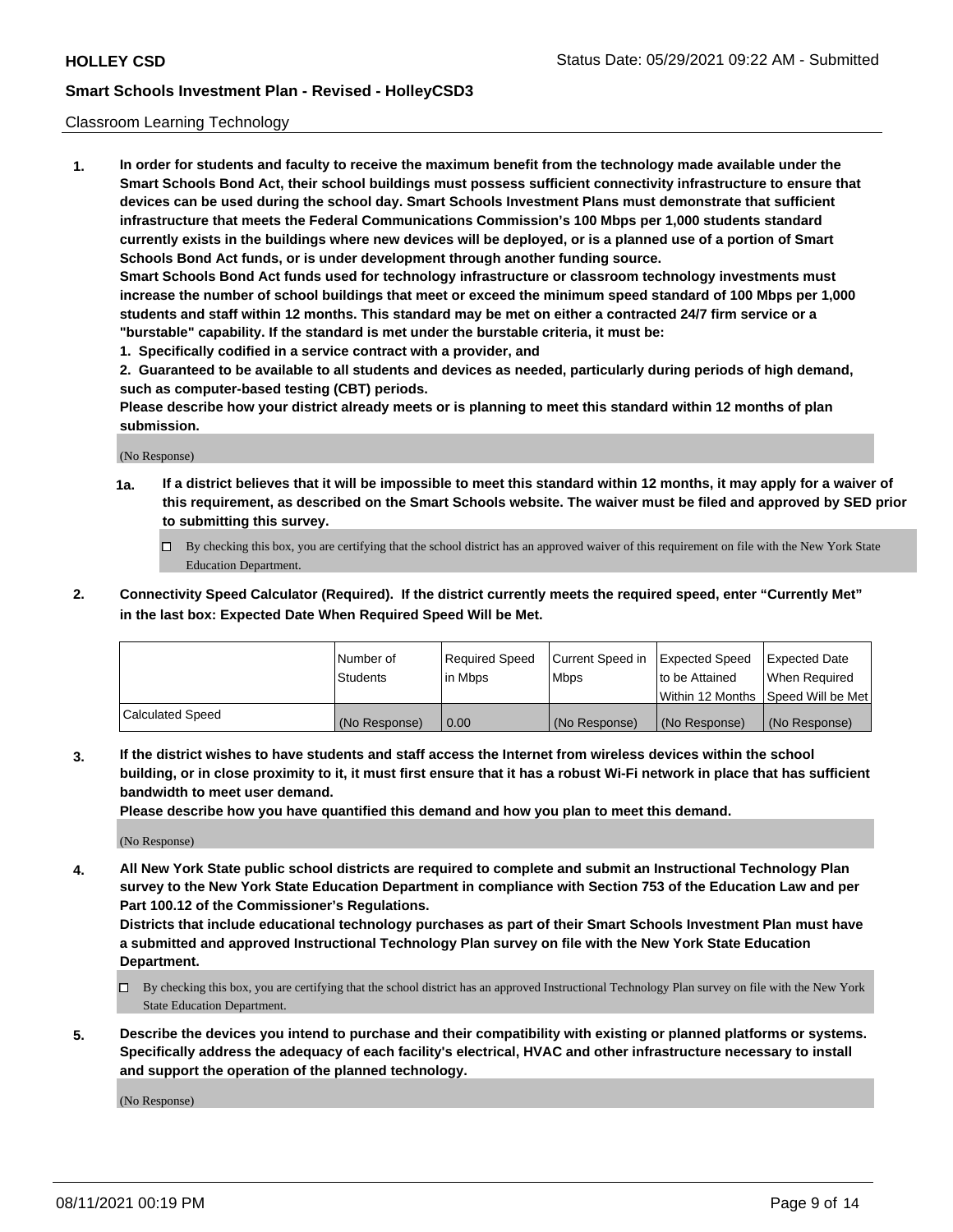### Classroom Learning Technology

- **6. Describe how the proposed technology purchases will:**
	- **> enhance differentiated instruction;**
	- **> expand student learning inside and outside the classroom;**
	- **> benefit students with disabilities and English language learners; and**
	- **> contribute to the reduction of other learning gaps that have been identified within the district.**

**The expectation is that districts will place a priority on addressing the needs of students who struggle to succeed in a rigorous curriculum. Responses in this section should specifically address this concern and align with the district's Instructional Technology Plan (in particular Question 2 of E. Curriculum and Instruction: "Does the district's instructional technology plan address the needs of students with disabilities to ensure equitable access to instruction, materials and assessments?" and Question 3 of the same section: "Does the district's instructional technology plan address the provision of assistive technology specifically for students with disabilities to ensure access to and participation in the general curriculum?")**

**In addition, describe how the district ensures equitable access to instruction, materials and assessments and participation in the general curriculum for both SWD and English Language Learners/Multilingual Learners (ELL/MLL) students.**

**Please note: If this plan has been identified as a Remote Learning Plan to be submitted and reviewed on an expedited basis, the district should explain how this plan will facilitate remote and hybrid learning, in lieu of responding to the question above.**

(No Response)

**7. Where appropriate, describe how the proposed technology purchases will enhance ongoing communication with parents and other stakeholders and help the district facilitate technology-based regional partnerships, including distance learning and other efforts.**

(No Response)

**8. Describe the district's plan to provide professional development to ensure that administrators, teachers and staff can employ the technology purchased to enhance instruction successfully.**

**Note: This response should be aligned and expanded upon in accordance with your district's response to Question 1 of F. Professional Development of your Instructional Technology Plan: "Please provide a summary of professional development offered to teachers and staff, for the time period covered by this plan, to support technology to enhance teaching and learning. Please include topics, audience and method of delivery within your summary."**

**Please note: If this plan has been identified as a Remote Learning Plan to be submitted and reviewed on an expedited basis, the district should provide a statement confirming that the district has provided or will provide professional development on these devices to its staff, in lieu of responding to the question above.**

(No Response)

- **9. Districts must contact one of the SUNY/CUNY teacher preparation programs listed on the document on the left side of the page that supplies the largest number of the district's new teachers to request advice on innovative uses and best practices at the intersection of pedagogy and educational technology.**
	- $\Box$  By checking this box, you certify that you have contacted the SUNY/CUNY teacher preparation program that supplies the largest number of your new teachers to request advice on these issues.

### **9a. Please enter the name of the SUNY or CUNY Institution that you contacted.**

(No Response)

**9b. Enter the primary Institution phone number.**

(No Response)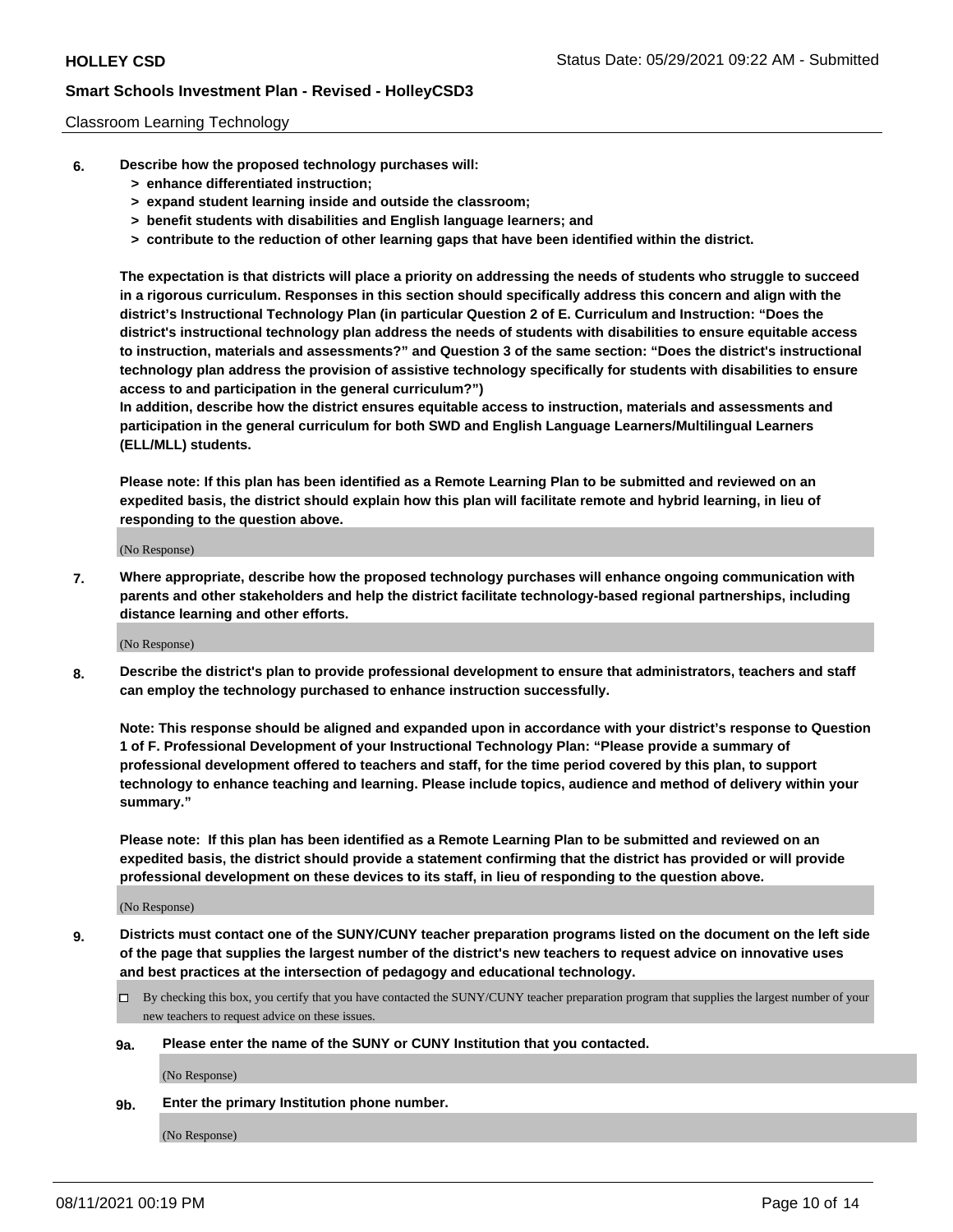Classroom Learning Technology

**9c. Enter the name of the contact person with whom you consulted and/or will be collaborating with on innovative uses of technology and best practices.**

(No Response)

**10. To ensure the sustainability of technology purchases made with Smart Schools funds, districts must demonstrate a long-term plan to maintain and replace technology purchases supported by Smart Schools Bond Act funds. This sustainability plan shall demonstrate a district's capacity to support recurring costs of use that are ineligible for Smart Schools Bond Act funding such as device maintenance, technical support, Internet and wireless fees, maintenance of hotspots, staff professional development, building maintenance and the replacement of incidental items. Further, such a sustainability plan shall include a long-term plan for the replacement of purchased devices and equipment at the end of their useful life with other funding sources.**

 $\square$  By checking this box, you certify that the district has a sustainability plan as described above.

**11. Districts must ensure that devices purchased with Smart Schools Bond funds will be distributed, prepared for use, maintained and supported appropriately. Districts must maintain detailed device inventories in accordance with generally accepted accounting principles.**

By checking this box, you certify that the district has a distribution and inventory management plan and system in place.

**12. Please detail the type, quantity, per unit cost and total cost of the eligible items under each sub-category.**

| Select the allowable expenditure | Iltem to be Purchased | Quantity      | Cost per Item | Total Cost |
|----------------------------------|-----------------------|---------------|---------------|------------|
| type.                            |                       |               |               |            |
| Repeat to add another item under |                       |               |               |            |
| each type.                       |                       |               |               |            |
| (No Response)                    | (No Response)         | (No Response) | (No Response) | 0.00       |
|                                  |                       |               | 0.00          |            |

### **13. Final 2014-15 BEDS Enrollment to calculate Nonpublic Sharing Requirement (no changes allowed.)**

|            | l Public Enrollment | Nonpublic Enrollment | <b>Total Enrollment</b> | <i>Nonpublic</i><br>l Percentage |
|------------|---------------------|----------------------|-------------------------|----------------------------------|
| Enrollment | 1,047               |                      | 1.047.00                | 0.00                             |

### **14. If you are submitting an allocation for Classroom Learning Technology complete this table.**

|                          | Public School Sub-Allocation | <b>Estimated Nonpublic Loan</b><br>Amount | Estimated Total Public and<br>Nonpublic Sub-Allocation |
|--------------------------|------------------------------|-------------------------------------------|--------------------------------------------------------|
|                          |                              | (Based on Percentage Above)               |                                                        |
| Interactive Whiteboards  | (No Response)                | 0.00                                      | 0.00                                                   |
| <b>Computer Servers</b>  | (No Response)                | 0.00                                      | 0.00                                                   |
| <b>Desktop Computers</b> | (No Response)                | 0.00                                      | 0.00                                                   |
| <b>Laptop Computers</b>  | (No Response)                | 0.00                                      | 0.00                                                   |
| <b>Tablet Computers</b>  | (No Response)                | 0.00                                      | 0.00                                                   |
| <b>Other Costs</b>       | (No Response)                | 0.00                                      | 0.00                                                   |
| Totals:                  | 0.00                         | 0                                         | o                                                      |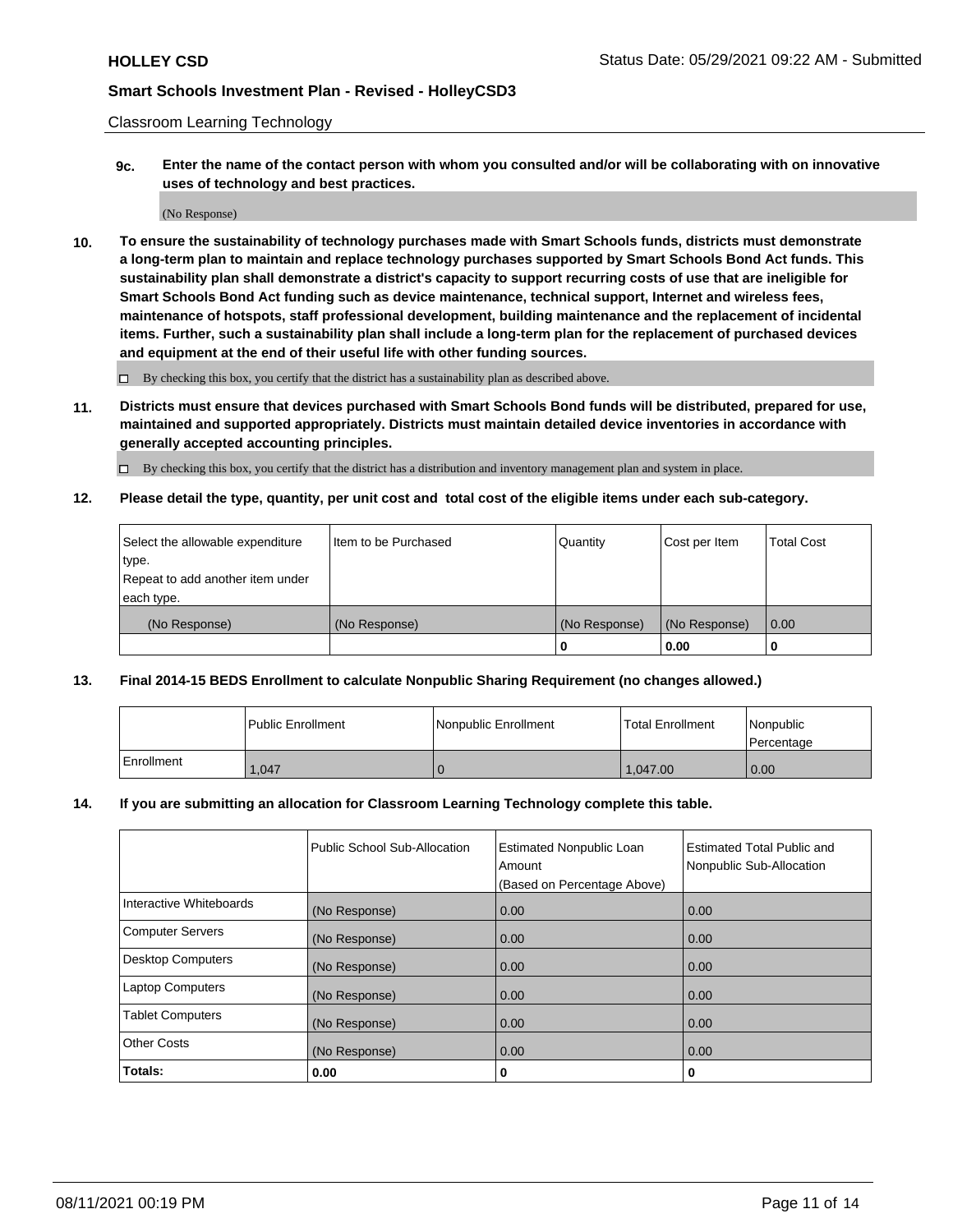### Pre-Kindergarten Classrooms

**1. Provide information regarding how and where the district is currently serving pre-kindergarten students and justify the need for additional space with enrollment projections over 3 years.**

(No Response)

- **2. Describe the district's plan to construct, enhance or modernize education facilities to accommodate prekindergarten programs. Such plans must include:**
	- **Specific descriptions of what the district intends to do to each space;**
	- **An affirmation that new pre-kindergarten classrooms will contain a minimum of 900 square feet per classroom;**
	- **The number of classrooms involved;**
	- **The approximate construction costs per classroom; and**
	- **Confirmation that the space is district-owned or has a long-term lease that exceeds the probable useful life of the improvements.**

(No Response)

**3. Smart Schools Bond Act funds may only be used for capital construction costs. Describe the type and amount of additional funds that will be required to support ineligible ongoing costs (e.g. instruction, supplies) associated with any additional pre-kindergarten classrooms that the district plans to add.**

(No Response)

**4. All plans and specifications for the erection, repair, enlargement or remodeling of school buildings in any public school district in the State must be reviewed and approved by the Commissioner. Districts that plan capital projects using their Smart Schools Bond Act funds will undergo a Preliminary Review Process by the Office of Facilities Planning.**

**Please indicate on a separate row each project number given to you by the Office of Facilities Planning.**

| Project Number |  |
|----------------|--|
| (No Response)  |  |
|                |  |

**5. Please detail the type, quantity, per unit cost and total cost of the eligible items under each sub-category.**

| Select the allowable expenditure | Item to be purchased | Quantity      | Cost per Item | <b>Total Cost</b> |
|----------------------------------|----------------------|---------------|---------------|-------------------|
| 'type.                           |                      |               |               |                   |
| Repeat to add another item under |                      |               |               |                   |
| each type.                       |                      |               |               |                   |
| (No Response)                    | (No Response)        | (No Response) | (No Response) | 0.00              |
|                                  |                      | U             | 0.00          |                   |

**6. If you have made an allocation for Pre-Kindergarten Classrooms, complete this table. Note that the calculated Total at the bottom of the table must equal the Total allocation for this category that you entered in the SSIP Overview overall budget.**

|                                          | Sub-Allocation |
|------------------------------------------|----------------|
| Construct Pre-K Classrooms               | (No Response)  |
| Enhance/Modernize Educational Facilities | (No Response)  |
| <b>Other Costs</b>                       | (No Response)  |
| Totals:                                  | 0.00           |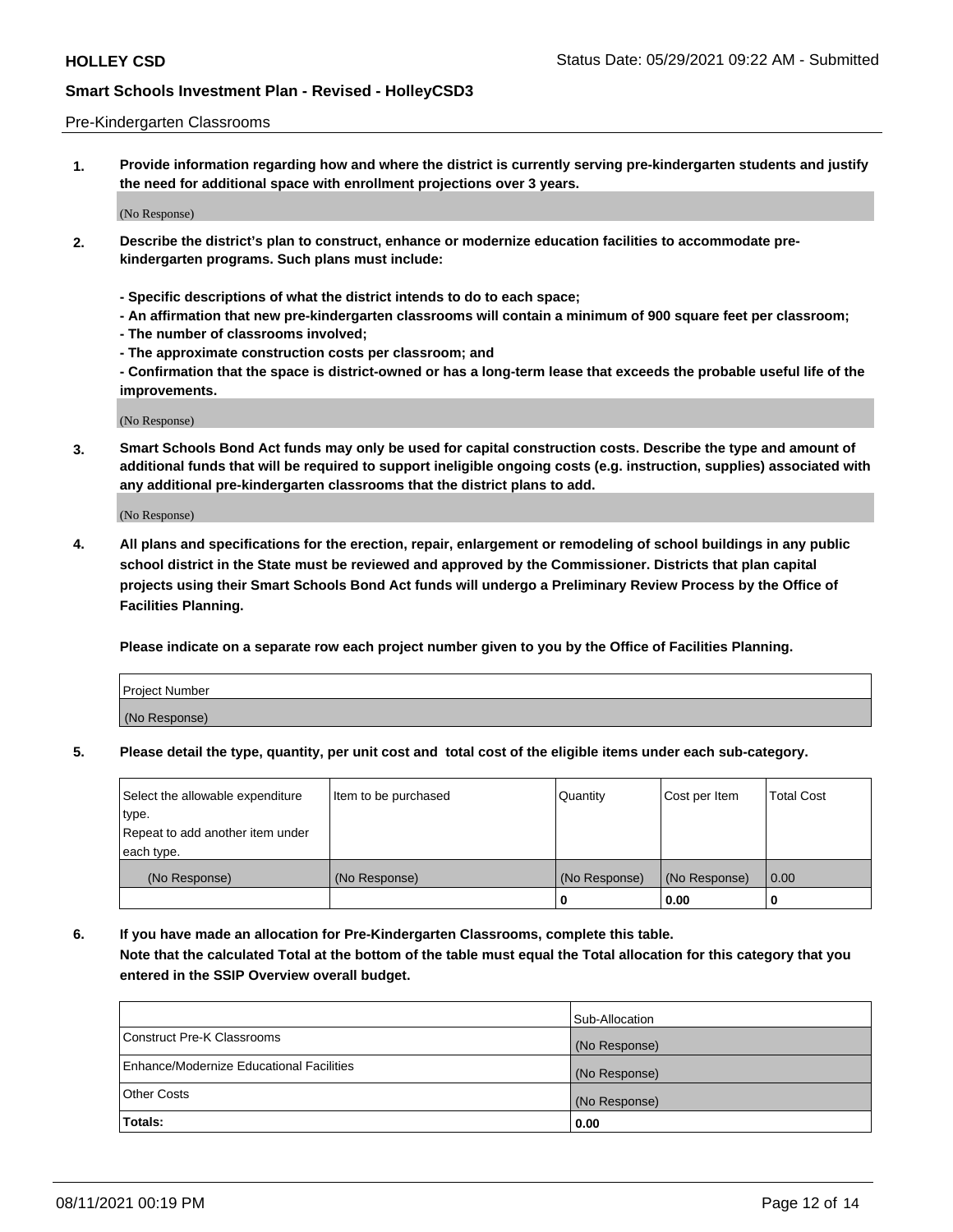Replace Transportable Classrooms

**1. Describe the district's plan to construct, enhance or modernize education facilities to provide high-quality instructional space by replacing transportable classrooms.**

(No Response)

**2. All plans and specifications for the erection, repair, enlargement or remodeling of school buildings in any public school district in the State must be reviewed and approved by the Commissioner. Districts that plan capital projects using their Smart Schools Bond Act funds will undergo a Preliminary Review Process by the Office of Facilities Planning.**

**Please indicate on a separate row each project number given to you by the Office of Facilities Planning.**

| Project Number |  |
|----------------|--|
|                |  |
|                |  |
|                |  |
| (No Response)  |  |
|                |  |
|                |  |

**3. For large projects that seek to blend Smart Schools Bond Act dollars with other funds, please note that Smart Schools Bond Act funds can be allocated on a pro rata basis depending on the number of new classrooms built that directly replace transportable classroom units.**

**If a district seeks to blend Smart Schools Bond Act dollars with other funds describe below what other funds are being used and what portion of the money will be Smart Schools Bond Act funds.**

(No Response)

**4. Please detail the type, quantity, per unit cost and total cost of the eligible items under each sub-category.**

| Select the allowable expenditure<br>∣type.     | Item to be purchased | Quantity      | Cost per Item | Total Cost |
|------------------------------------------------|----------------------|---------------|---------------|------------|
| Repeat to add another item under<br>each type. |                      |               |               |            |
| (No Response)                                  | (No Response)        | (No Response) | (No Response) | 0.00       |
|                                                |                      | u             | 0.00          |            |

**5. If you have made an allocation for Replace Transportable Classrooms, complete this table. Note that the calculated Total at the bottom of the table must equal the Total allocation for this category that you entered in the SSIP Overview overall budget.**

|                                                | Sub-Allocation |
|------------------------------------------------|----------------|
| Construct New Instructional Space              | (No Response)  |
| Enhance/Modernize Existing Instructional Space | (No Response)  |
| Other Costs                                    | (No Response)  |
| Totals:                                        | 0.00           |